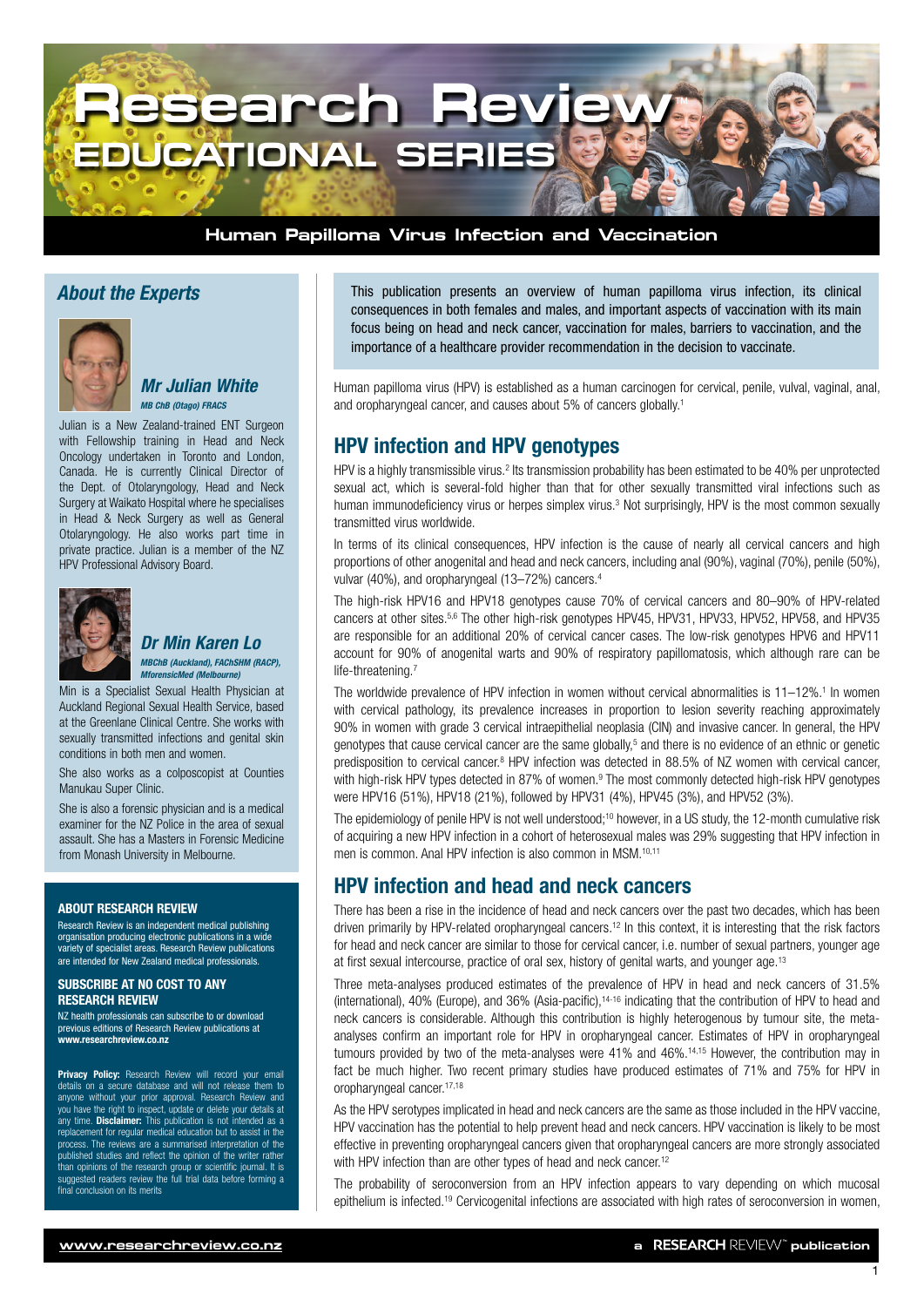and this systemic immunity may provide defence against oral infection in women. In contrast, there is evidence that men have low seroconversion rates following genital HPV infection.20,21 Hence, men may be more susceptible than women to oral HPV infection resulting in a higher oral prevalence.19 A recent analysis of US HPV epidemiology data (for the period 2009–2012) demonstrated a 4.4 fold higher rate of oral HPV infection in men versus women.<sup>22</sup> Data from the same analysis suggest that the higher prevalence of oral HPV infection in men than in women may be due, in part, to men having more sexual partners, including a higher number of oral sex partners, and thus greater opportunity for oral HPV exposure. It is also possible that HPV transmission may be more efficient when oral sex is performed on female genitalia than on male genitalia.23

# HPV vaccination for males

Since the introduction of a government-funded national HPV vaccination programme for females in 2007, Australia has witnessed a substantial decline in the prevalence of HPV,<sup>24</sup> which has translated into a dramatic reduction in rates of anogenital warts and, importantly, cervical abnormalities and cancer.25-27

However, HPV infection in males is also associated with serious clinical outcomes, including penile, anal, and oropharyngeal cancers. In the US, the rate of HPVrelated cancers diagnosed annually (during the period 2004–2008) was 8 per 100,000 among males (versus 13 per 100,000 in females).28 Notably, the past decade has witnessed an unexpected increase in oropharyngeal cancer found to be associated with HPV, primarily in white males aged 40–55 years with limited exposure to alcohol and tobacco.29 An analysis of NZ cancer registry data (for the period 1981–2010) demonstrated a 4-fold higher rate of oropharyngeal cancers in men (primarily in those aged  $\geq$ 40 years) than in women.<sup>30</sup>

Countries that have not included males in national HPV vaccination programmes have done so on the premise that female-only vaccination programmes will protect males via herd immunity and that men who have sex with men (MSM) will be protected via targeted vaccination programmes.12 However, even if herd protection is achieved with a high rate of female vaccination uptake, men will not be protected if they relocate outside the herd into populations where females are not protected. A targeted vaccination programme for MSM may not protect the majority of MSM. Most MSM are likely to have had multiple sexual partners before attending a sexual health clinic (where they would be offered the vaccination) and MSM who do not disclose their sexual activity to a healthcare professional will never be offered vaccination.

Although the most common cause of mortality related to HPV infection is cervical cancer, male HPV infection is also an important concern with respect to the risk of transmission to women in addition to the associated disease burden in men.10 Indeed, two of the main risk factors for genital HPV infection in females are the acquisition of new male partners and having nonmonogamous male partners.31

Moreover, even though the probability of acquiring a new genital infection is similar in males and females, males demonstrate a lower immune response to HPV infection.32 Compared with the pattern of HPV infection in women, which peaks in the late adolescence to early adulthood period and subsequently declines, HPV prevalence in men appears to peak at older ages and remains more or less constant with increasing age, which suggests either persistent HPV infection or a higher rate of re-infection.33

Low seroconversion rates following HPV infection have been demonstrated in men.<sup>20,21</sup> which leaves them vulnerable to recurrent infections and emphasises the need for HPV vaccination in men to provide immune protection against new HPV infections and subsequent HPV-related diseases. There is also a strong argument for vaccinating males earlier rather than later in life. Early acquisition of anogenital HPV infection has been demonstrated in teenage MSM (aged 16–20 years).34

# HPV vaccine efficacy and safety

HPV vaccine effectiveness in real-world settings is generally consistent with vaccine efficacy results in clinical trials.<sup>4</sup> In terms of the global effect of HPV vaccination on HPV infection and disease, maximal reductions of up to approximately 90% for HPV 6/11/16/18 infection have been reported in observational studies, including reductions of up to approximately 90% for genital warts, 45% for low-grade cytological cervical abnormalities, and 85% for high-grade histologically-proven cervical abnormalities. Within the first 5 years of its implementation, Australia's vaccination programme has produced reductions of 34% in low-grade and 47% in high-grade cervical cytological abnormalities in vaccinated cohorts of females aged 12–26 years at the start of the programme compared with unvaccinated females in the state of Victoria (Figure 1).

These 'real world' data are based on the 4-valent (HPV 6/11/16/18 genotypes) vaccine (4vHPV). However, a 9-valent (HPV 6/11/16/18/31/33/45/52/58) vaccine (9vHPV) has recently been launched and included in some universal vaccination programmes. In three efficacy and safety clinical trials, the 9vHPV vaccine has been demonstrated to be highly immunogenic and generally well tolerated in girls and boys (aged 9–15 years), adolescent and young adult females (aged 12–26 years), and young adult men (aged 16-26 years). 35-37 In these trials, discontinuations and vaccine-related serious adverse events were rare and injection-site adverse events were mostly of mild or moderate severity.

The 4vHPV vaccine has also been demonstrated to have a favourable safety profile observed over a decade of use.38 Syncope, and possibly skin infections, were associated with vaccination in the postmarketing setting. Compared with background rates, there was no increase in the incidence of serious adverse events, such as adverse pregnancy outcomes, autoimmune diseases, anaphylaxis, venous thromboembolism, and stroke.

Vaccine safety represents one of the main concerns associated with the lack of acceptance of HPV vaccination.39 HPV vaccines have a proven safety record, with a safety profile that is at least as good as any other childhood vaccine.36,40-43



Age-eligible for vaccination programme (age in 2007)

**Figure 1.** Reduction in cervical abnormalities since the introduction of Australia's HPV vaccination programme (4vHPV) in 2007.<sup>4</sup> A population-based analysis of percentage reduction in cervical abnormalities among vaccinated (≥1 dose) compared with contemporaneous unvaccinated screened females in Victoria.

2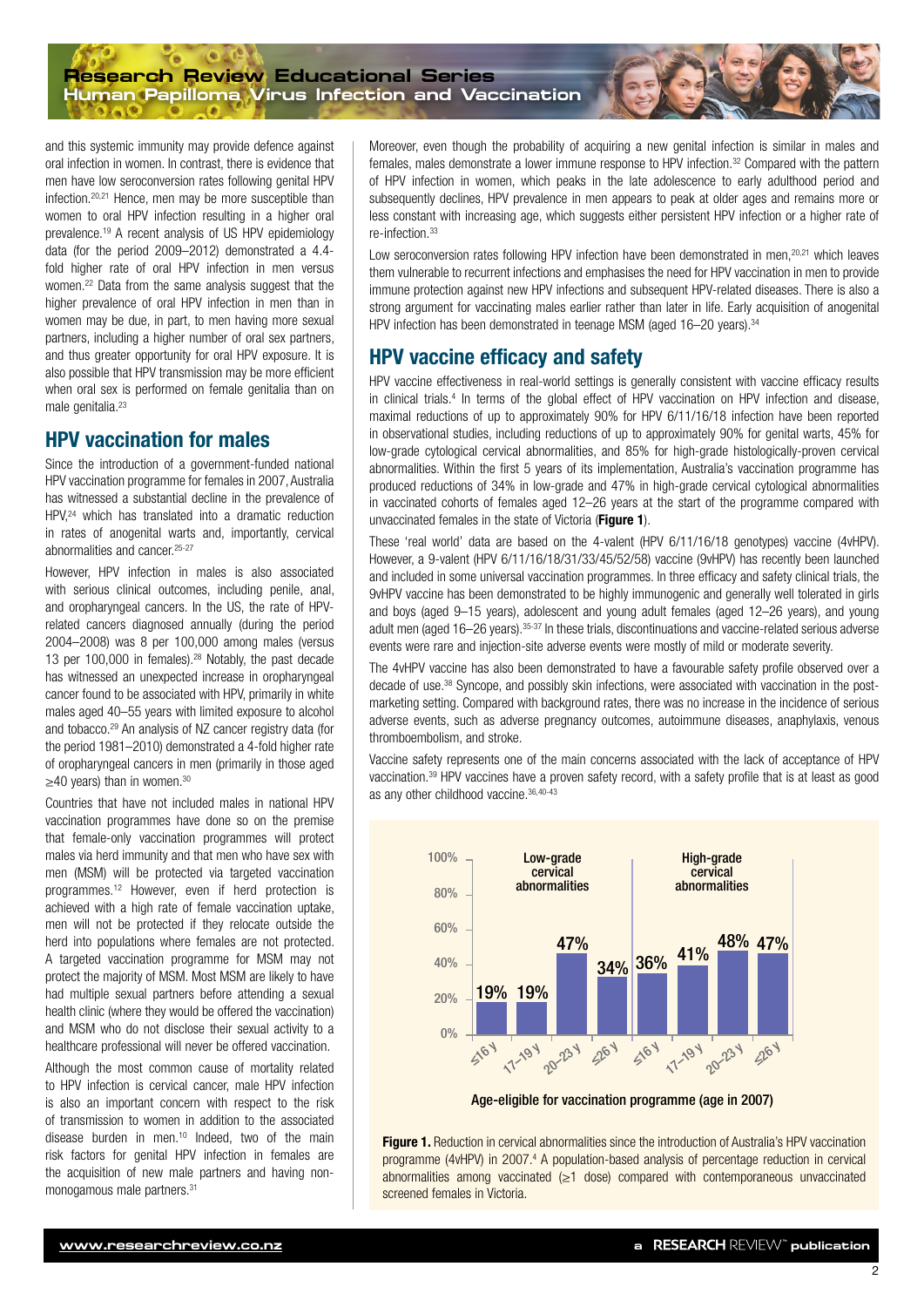# Barriers to HPV vaccination

A vaccination-facilitated reduction in the incidence of HPVrelated cancers will only be achieved if the offer of HPV vaccination is accepted. Globally, there is wide variation in the acceptance of the HPV vaccine. It tends to be higher in countries with school-based programmes, such as Australia (coverage rate is 72% for full course), and lower in countries that use clinic-based delivery, such as the US (32% for full course).44,45 In NZ, which has a school-based programme, the coverage rate is 54% for the full-course.44,46

**PARTICULES** 

Cost as a barrier to vaccination is overcome through a national vaccination programme offering the HPV vaccine free at the point of delivery. Overcoming psychosocial barriers to vaccination is a more challenging proposition.

In the context of vaccination programmes targeting adolescent girls and boys, parental perceptions of the HPV vaccine are the primary determinants in vaccine uptake. A recent Australian survey reported that HPV vaccination of adolescent girls was significantly associated with their parents being the main decision maker for vaccination.<sup>47</sup> Parental-related psychosocial barriers to HPV vaccination include:47-52

- Concern that a complex (i.e. multivalent) vaccine will overload their child's immune system.
- Uncertainty about the duration of protection afforded by the vaccine. Parents who do not expect their child to be sexually active in the near future may delay vaccination to maximise the duration of protection.
- Concern about vaccine safety, especially long-term side effects. Parents who do not expect their child to be sexually active in the near future may delay vaccination until more evidence about safety becomes available.
- • Perceptions of their child's sexual readiness or susceptibility to HPV infection (i.e. low perceived risk of HPV infection).
- Concerns about the effect of the vaccine on their child's sexual behaviour.
- Perceptions of a lack of direct benefit for boys.
- Reluctance to talk about sexual health with their children.
- • Cultural or religious beliefs about sexual activity resulting in parents not allowing their child to be vaccinated.
- Lack of a vaccine recommendation from their physician.

Barriers to HPV vaccination also exist within the healthcare setting. Judgements by healthcare professionals about whether to recommend the vaccine may restrict a young woman's access to the vaccine irrespective of her own beliefs and preferences.53 It is also possible that some physicians perceive discussions about HPV vaccination and sexuality to be burdensome, requiring more time and engendering less parental support than other adolescent vaccines and for this reason may recommend HPV vaccine less strongly.54,55 Physician attitudes towards HPV vaccination and MSM may also be a factor. A lack of awareness of HPV, especially as a cause of genital warts and male cancers, has been identified as reason for poor vaccine uptake among MSM.56

## HPV VACCINATION: TALKING TO BOYS *– remarks from Dr Sue Bagshaw*

The most important point health professionals need to bear in mind when talking to young people is to be able to gauge their stage of cognitive development. As the brain develops there is a second surge at around puberty and progress continues until on average 25 years of age when the prefrontal cortex is activated more than about 10–20% of the time. Boys start puberty later than girls so their brain development also starts and finishes later.

During adolescence thinking is usually not logical, but based on emotions. The ability to future think starts to extend, thinking becomes more complex, and concrete thinking gradually becomes more abstract. These abilities are decreased when a person is stressed and increase when they feel connected, peaceful, and less stressed.

How is this knowledge applied when talking to 11-year-old boys about having the HPV vaccination? First get some context. This is an ideal situation to ask the Headss questions (ref Youth Health Resource Manual 20 [www.collaborative.org.nz](http://www.collaborative.org.nz/) or Goldenring). The content of the answers is important but the two most important uses are: to engage the young person to show them you are interested in them and to hear how they answer the questions to gauge their stage of cognitive development. It is usually safe to assume they are concrete thinkers, all about me, all about now, and keep it simple until proved otherwise. Always start from an emotional base before introducing logical thinking. Many 11-year-old boys will not have started the hormonal changes of puberty, and most of them will not have thought about sex.

A good approach may be: "This is a vaccination to protect you against being infected with a virus called HPV. This virus causes warts. There are masses of different kinds of warts, caused by all the different kinds of wart virus. Some cause the ones that people get on their feet, like verrucas, some on fingers, and some affect areas in the mouth, and even your penis. Most of them aren't a problem but some can cause cancer. It's really good not to get infected with this virus so having the vaccination is a really important thing to do."

Drawing diagrams or showing pictures of different kinds of warts is an excellent thing to do and then ask for questions. If they ask if you think it is a good idea go over the top in your enthusiasm for it.



#### Dr Sue Bagshaw MB BS FRACShM FRNZCGP CNZM

Dr Sue Bagshaw is a legend in the field of youth health. She is the Senior Medical Officer at Christchurch's 298 Youth Health Centre, Director of the Collaborative Trust, a Senior Lecturer in Paediatrics at Otago University, and an internationally acknowledged expert in youth health.

# Approaches to increase HPV vaccine uptake

A 2014 systematic review found only weak evidence for the widespread implementation of educational initiatives targeting parents and adolescents to increase vaccine uptake.<sup>57</sup> This finding suggests that non-educational approaches or educational approaches that are more targeted/ tailored are needed to help to increase HPV vaccination.

## Healthcare professional recommendation

One of the most important factors in parents' decision to vaccinate their children is recommendation by a healthcare professional.49 In addition, having a healthcare provider as a source of factual information and positive vaccine attitudes has been cited as being associated with higher vaccine uptake among teenage girls.<sup>58</sup> In a recent Australian survey, 61% of unvaccinated participants (adolescent girls and young adult women) reported that a recommendation from a GP would increase HPV vaccine acceptance.<sup>47</sup> According to a US study, young adult women and men who received a recommendation from a physician or healthcare provider were >35-times more likely to receive at least one dose of HPV vaccine relative to those who did not receive a recommendation.59 Provider recommendation is also associated with increased vaccine acceptability among MSM;<sup>60,61</sup> with MSM who received a recommendation being >40-times more likely to have been vaccinated then MSM without a recommendation.<sup>61</sup>

3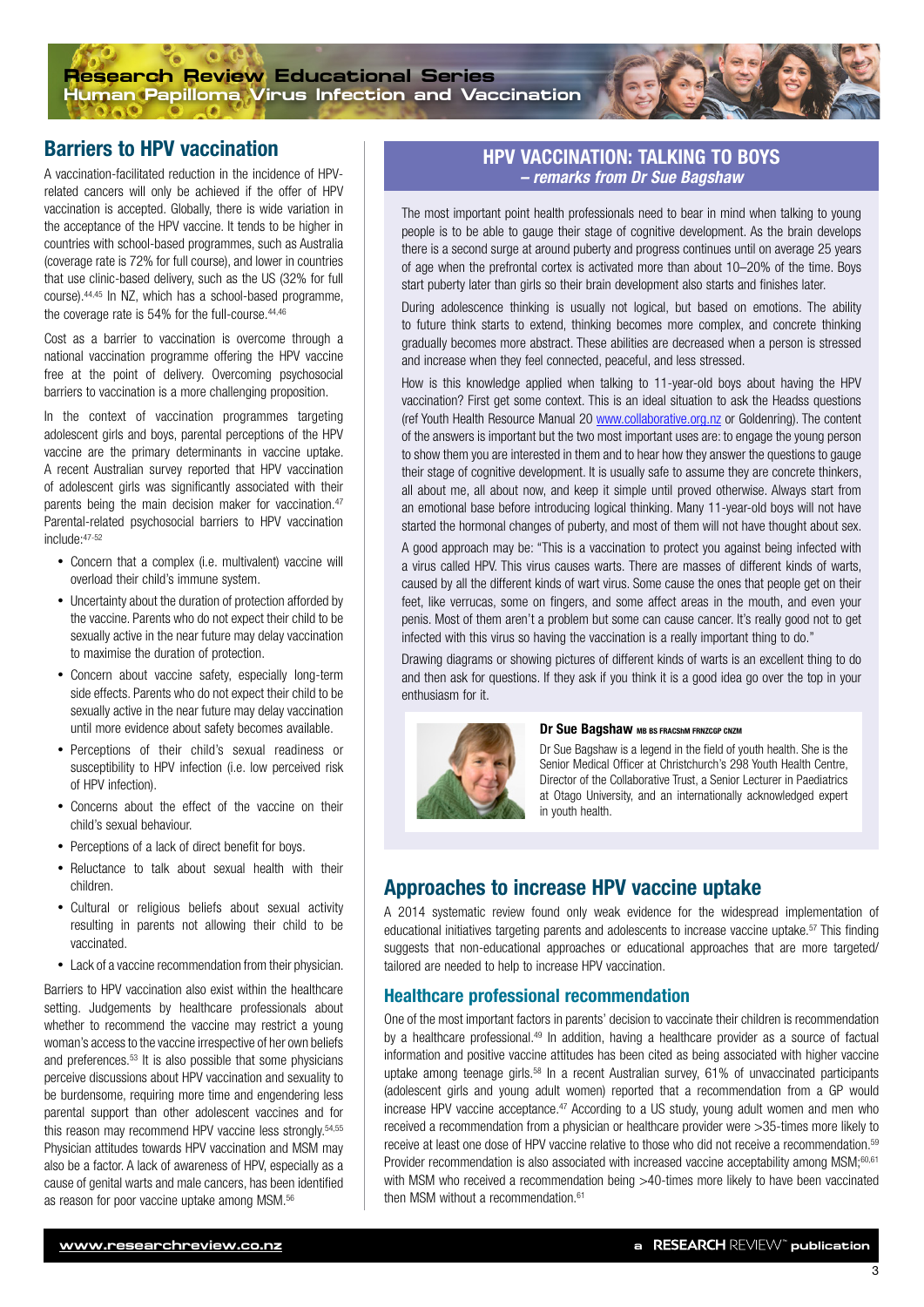**Production Research Review Educational Series Human Papilloma Virus Infection and Vaccination**

In targeting adolescent girls and boys and young women for vaccination, social norms and values related to sexual activity as well as trust in vaccination programmes and healthcare providers are key factors linked to vaccine uptake.<sup>53,58</sup> Issues of trust require the provision of clear, accessible, and sometimes culturally appropriate, information about HPV vaccination.<sup>53</sup> Central to this conversation should be an evidence-based discussion of the risks of HPV infection and related cancers against the potential side effects of the HPV vaccine (Table 1). Dialogue-based interventions may be the most effective strategy for addressing vaccine hesitancy.<sup>62</sup> The following approaches have been suggested for addressing parental anxieties or assumptions about HPV vaccination:<sup>48</sup>

- Concerns about vaccine safety and efficacy can be clarified by drawing on the evidence base and explaining the extensive testing has been done (pre- and post-marketing surveillance data demonstrating that HPV vaccines are safe) and why efficacy is likely to be sustained.
- Preferences to delay vaccination to maximise the time that their child is protected can be challenged by explaining that the vaccine produces a better immune response, and therefore protection from HPV invention, if delivered at a younger age.

When making the recommendation for HPV vaccination, physicians who take a presumptive approach (i.e. presupposing that a parent will vaccinate their child) or direct a parent to have their child vaccinated will be more successful in ensuring that child is vaccinated than those who take a participatory approach or merely inform a parent of the availability of the vaccine. $63,64$ 

| <b>Risks from HPV infection</b>                                                                                                                                                                                                                                                                       | <b>Risks from CIN 2-3</b>                                                                                                                                 | <b>Side effects of HPV</b><br>vaccine                                                                                                                                                                                                                                                                     |
|-------------------------------------------------------------------------------------------------------------------------------------------------------------------------------------------------------------------------------------------------------------------------------------------------------|-----------------------------------------------------------------------------------------------------------------------------------------------------------|-----------------------------------------------------------------------------------------------------------------------------------------------------------------------------------------------------------------------------------------------------------------------------------------------------------|
| Infection of partner<br>Development of persistent<br>infection<br>Genital warts<br>Cervical dysplasia<br>$(CIN1-3)$<br>Cervical cancer<br>Other anogenital cancers:<br>vulva, vagina, cervix,<br>penis, anus<br>Oropharyngeal cancers:<br>mouth and throat<br>Recurrent respiratory<br>papillomatosis | Invasive treatment for<br>precancerous lesions<br>Some treatments increase<br>the risk of premature birth<br>in subsequent pregnancies<br>Cervical cancer | Common side effects:<br>Mild pain, erythema,<br>and swelling around the<br>infection site<br>• Syncope (as a response<br>to being injected mainly in<br>adolescent girls).<br>Uncommon side effects:<br>• Severe pain and swelling<br>at infection site<br>Rare/very serious side effects:<br>Anaphylaxis |

**Table 1.** Summary of disease risks associated with HPV infection and moderate to severe cervical intraepithelial neoplasia (CIN) relative to HPV vaccine side effects.<sup>65</sup>

## Recall/reminder systems

Substantial evidence exists that patient reminder and patient recall systems in primary care settings are effective in improving vaccination uptake.<sup>66</sup> There is increasing data indicating that patient reminder/ recall systems help to improve HPV vaccination rates.62,67,68 This is especially true for dose completion. Most failure to complete the HPV vaccine series occurs because providers expected parents to make appointments while parents expected to be reminded.<sup>69</sup> Recall and reminder strategies typically include telephone calls, mailed letters, and/or text messages.

## Social media initiatives

Vaccination attitudes are informed and influenced not just by healthcare professionals but also by other information vehicles, including online and social media sources.70,71 Indeed, social networks and the internet play a major role in disseminating information about vaccination and modifying the vaccination decision-making process.71,72 Although the internet may elevate controversial issues related to vaccination, and thereby affect public opinion, it also provides new tools by which to monitor and tackle vaccine hesitancy.72,73 As a starting point, analysis of health-related debates and sentiment on social media may help to inform the targeting and design of strategies to improve health communication and facilitate vaccine acceptance.<sup>71,73</sup> For example, social media could be used to track the peoples' perceptions of vaccination in real time, thereby enabling healthcare professionals to proactively engage citizens and to plan timely communication strategies.73

# EXPERT COMMENTARY – JULIAN WHITE

The increasing rate of HPV-associated oropharyngeal cancer among men has been described as an epidemic, and has been recognised in many countries including New Zealand and Australia. This has introduced a new demographic profile to the practice of head and neck cancer. Head and neck cancers have traditionally been seen mainly in elderly male smokers. The incidence of most of these cancers has declined in recent decades along with smoking.74 Patients with HPVrelated oropharyngeal cancers tend still to be male, but more often are younger non-smokers, with fewer comorbidities.75

HPV-associated oropharyngeal cancers have been found to be more responsive to treatment with all modalities, compared with non-HPV-related oropharyngeal cancers. Among patients with HPVrelated disease, smoking has an adverse effect on survival. Five-year overall survival for HPVrelated cancer in non-smokers is approximately 90%, compared with 70% for smokers with HPVrelated disease and 45% for non-HPV-related disease.76 These survival differences are likely related to both the biological response of the cancer to treatment and the effect of increased comorbidities among older smokers. The concept of treatment de-intensification in patients with HPV-related disease is currently being explored with several ongoing controlled trials involving surgery, radiation therapy and chemotherapy, with the aim being to reduce acute and long-term toxicity of treatment, while maintaining the excellent oncological outcomes currently being seen among these patients with standard treatments.<sup>77</sup>

The incidence of invasive cervical cancer has declined in recent decades, largely as a result of effective screening programmes. In contrast, no reliable screening test currently exists for oropharyngeal carcinoma. It is thought that carcinoma originates in the epithelium of the posterior third of the tongue and the crypts of the palatine tonsils, areas that are relatively inaccessible to visual inspection and sampling for cytological analysis. Serological tests, for example antibodies to the HPV E6 oncoprotein, hold some promise but need to be developed further.<sup>78</sup> This absence of an effective screening test makes primary prevention, particularly with immunisation, especially relevant. The importance of immunising males is increasingly recognised by health funding bodies, and it is commendable that authorities in Australia and, from 1 January 2017, New Zealand have agreed to fund the vaccination of boys and young men in addition to females. The challenge now for health practitioners and associated bodies is to promote an increased uptake of HPV vaccines in both genders.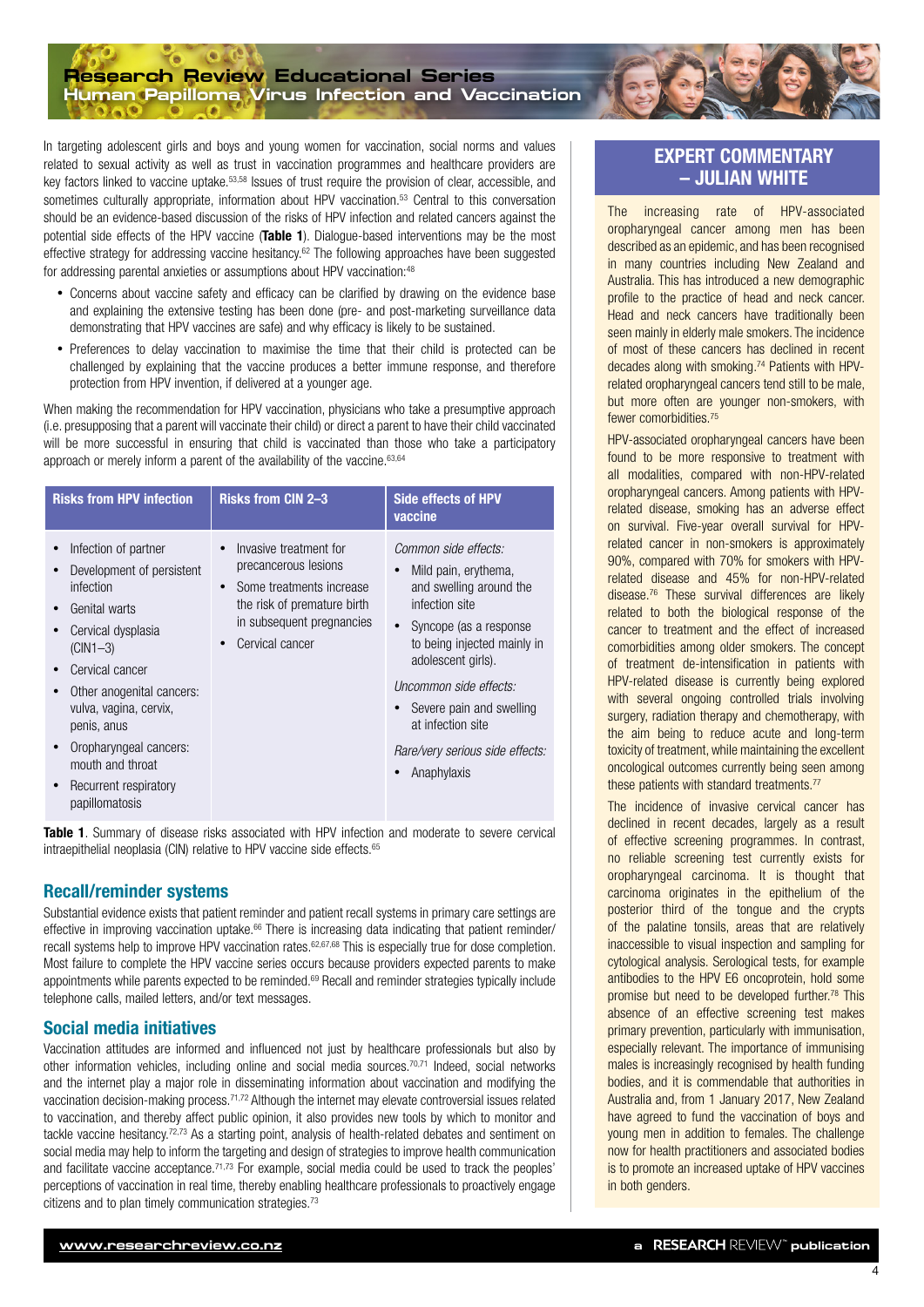

It is very exciting that NZ will be commencing a new HPV vaccination programme in 2017 with the nine-valent HPV vaccine Gardasil 9, to both boys and girls, aged 9–26 years (inclusive). Those aged 9–14 years will get a two-dose schedule and those aged 15–26 years will receive a three–dose schedule. This comprehensive gender-neutral programme with the 9-valent HPV vaccine puts NZ ahead of every country in the world. NZ currently has one of the lowest rates of cervical cancer in the world and one of the best screening programmes. Together with the new vaccination programme, we will aim to be a world model of success in preventing HPV disease.

Gardasil 9 will be funded for 9- to 26-year-olds and licensed (not funded) up to (and including) age 45 years for females. Most older adolescents and adults receiving an HPV vaccine will already be sexually active and have been previously exposed to HPV infection. So, is the vaccine beneficial to people who have already been exposed to HPV? The short answer is "yes, there is some benefit to vaccinate people who may have been exposed to HPV and the decision should be made on an individual basis".

Points to consider are:

- Maximal benefit of HPV immunization is expected when individuals are vaccinated prior to onset of sexual activity or as soon as possible after sexual debut.
- All vaccines are more effective if you are younger rather than older. The 'menopause' of the immune system is around 11 years and it is all downhill from there. This is one of the main reasons for providing HPV vaccination to a young age group.
- Immune response to a natural HPV infection is poor. Seroconversion following natural infection is poor and levels of antibodies are much lower than the levels of antibodies achieved following vaccination. It is therefore possible for reinfection with the same HPV type to occur. In theory, this is one good reason for adults to get vaccinated.
- New HPV infections can occur throughout adult life; for any given person, there will be a benefit depending on their individual circumstances and HPV vaccination will provide protection against new HPV infections that they have not yet been exposed to.
- MSM have a high risk of HPV disease
- Vaccination is predominantly about protecting against future infections.
- Age is a general proxy for sexual exposure and therefore HPV exposure. I know this is a gross generalisation as some adults have been in long-term monogamous relationships with few life-time partners. However, it is fair to say that HPV vaccination becomes less effective the older you are or the more sexual partners you have had.
- If you want some figures about "how effective" HPV vaccination is in the adult population, then data comes from two sources. The very large vaccine trials all include an 'intention-to-treat (ITT) group', which is the population in the trial who are HPV positive at enrolment. Results from the ITT groups are consistently around 30–44% efficacy against all HPV-related endpoints.<sup>79-82</sup> Data also come from countries that are monitoring disease outcomes. The figures from Australia, Sweden, Denmark, USA, and Canada show that the risk reduction in cervical abnormalities depends on your age at time of vaccination.4 Those vaccinated at a younger age had declines in CIN2+ and CIN3+ of about 40–70% compared to the unvaccinated cohorts while those older than 20 years showed a decline of about 20%.
- Does vaccination of persons already infected alter the trajectory of natural history of the virus, i.e. does vaccination result in faster clearance (or undetectability), reduce persistence or prevent recurrence of previous disease? The data to answer these questions conclusively is not yet available.
- While it is impossible for the GP to give patients older than 26 years an exact assessment of their potential for benefit, it is important to remember that many groups benefit from HPV vaccination and not to limit our conversations. NZ has a world-leading funded HPV vaccination programme and we should make the most of this opportunity to protect the population.

## TAKE-HOME MESSAGES:

- • The HPV vaccine has been highly effective in reducing the incidence of external warts and cervical abnormalities since its introduction.
- Evidence is now emerging that HPV vaccination prevents cervical cancer.
- The prevalence of head and neck cancer, oropharyngeal cancer in particular, is increasing and the HPV vaccine will likely help to prevent against these cancers as well.
- Healthcare professionals need to engage and inform parents and teenage patients to help promote broader adoption of HPV vaccination.
- Physician recommendations and patient reminder/recall systems are likely to increase HPV vaccination rates.
- Vaccination is more likely to occur if it is physician directed.
- Males remain susceptible to HPV infections throughout their lifespan, highlighting the need for vaccination of boys.
- There is a strong rationale for vaccinating boys, similar to girls, at an early age when they have had limited or no prior sexual activity.
- The benefits of HPV vaccination with regard to cancer prevention outweigh the risks and potential side effects related to administration of the vaccine.
- HPV vaccination is safe and effective for those already sexually active.
- • There is a diminishing return with increasing age. However, if a patient wishes to be vaccinated there is considerable potential for individual benefit.